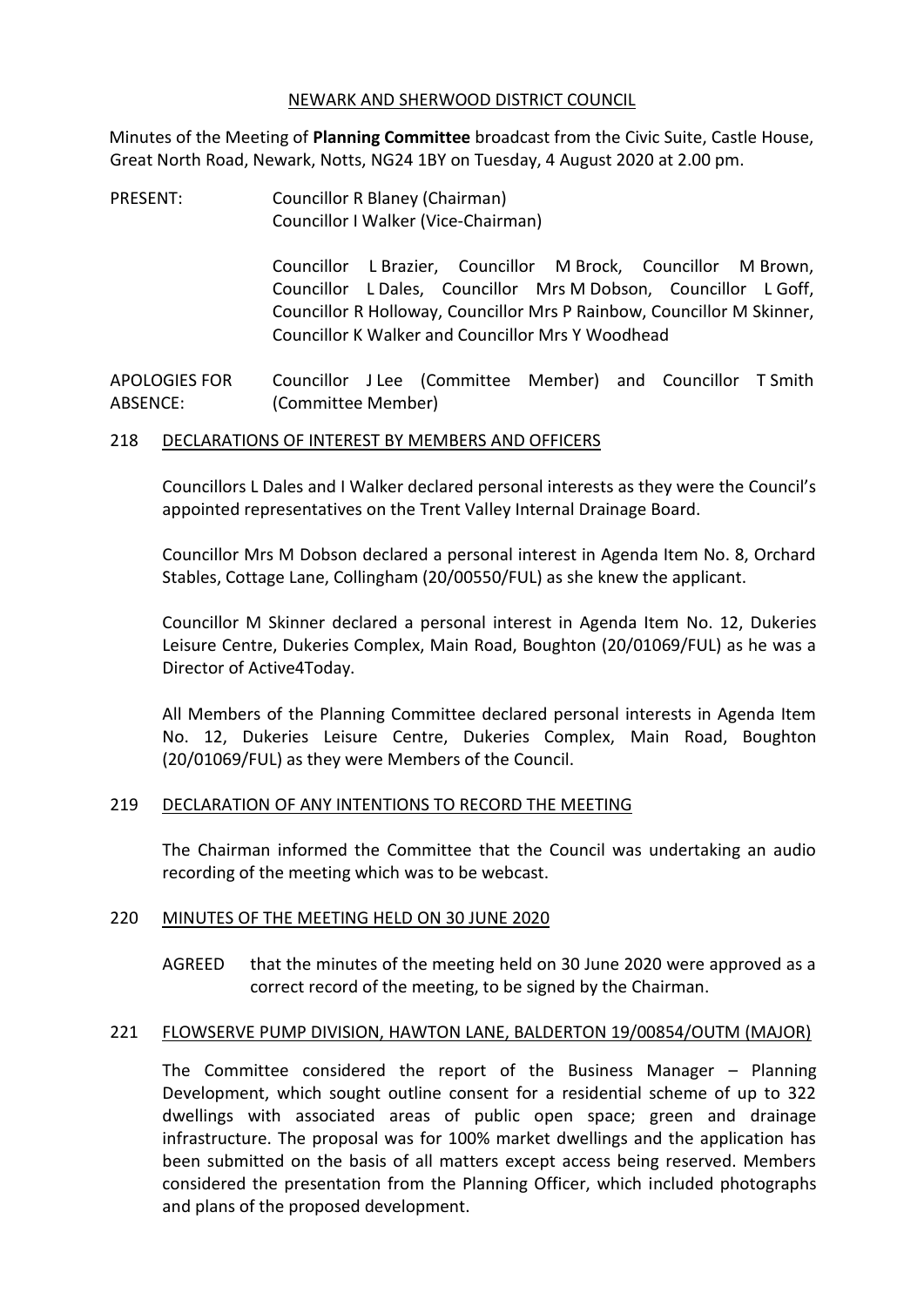A schedule of communication was tabled at the meeting which detailed correspondence received after the Agenda was published from the following: the Agent; Sports England; the Applicant; Planning Case Officer; the adjacent land owner; and Nottinghamshire County Council Education.

Councillor Mrs L Hurst on behalf of Balderton Parish Council spoke in support on of the application on balance, in accordance with the views of Balderton Parish Council, as contained within the report.

Members considered the application and it was commented that brownfield sites were normally ideal sites for development, the primary concern regarding this site was the viability of the development and the lack of sufficient developer contributions as a result of the high abnormal costs associated with redeveloping this Brownfield site. Members noted that as a result of the applicant splitting the outline application from the Remediation consent that the benefits of the remediation/de-contamination of the site, flood alleviation works and ecological enhancement had already been secured. Members did not challenge the cost of the remediation works (or their inclusion within the viability assessment) but considered only some weight (rather than full weight) could be given to the benefits of the works secured through the remediation consent. The proposal was considered to represent unsustainable development contrary to the development plan by virtue of the inability to provide appropriate level of infrastructure/contributions in respect of affordable housing, community facilities, health, libraries, open space and transport. The proposal would also be contrary to the NPPF which requires a provision of 10% affordable housing. These compromises, and thus harm, were not considered to be outweighed by the benefit of regenerating brownfield land in this instance.

The provisions of the NPPF were fully considered by Members but the amount of weight being attached to redeveloping brownfield land, when not all community benefits are being provided alongside the remediation having been secured through a previous application, is limited and was thus not considered to overcome the harm identified.

(Councillor M. Brock was not present for the duration of the Officer presentation and took no part in the discussion or vote).

A vote was taken to approve planning permission and unanimously lost.

AGREED (unanimously) that contrary to Officer recommendation outline planning permission be refused on the grounds that the proposal would represent unsustainable development contrary to the development plan by virtue of the inability to provide appropriate level of infrastructure/contributions in libraries, open space and transport. The proposal would also be contrary to the NPPF which requires a provision of 10% affordable housing.

In accordance with paragraph 12.5 of the Planning Protocol, as the motion was against officer recommendation, a recorded vote was taken.

| <b>Councillor</b> | Vote |
|-------------------|------|
| l D<br>R. Blaney  | For  |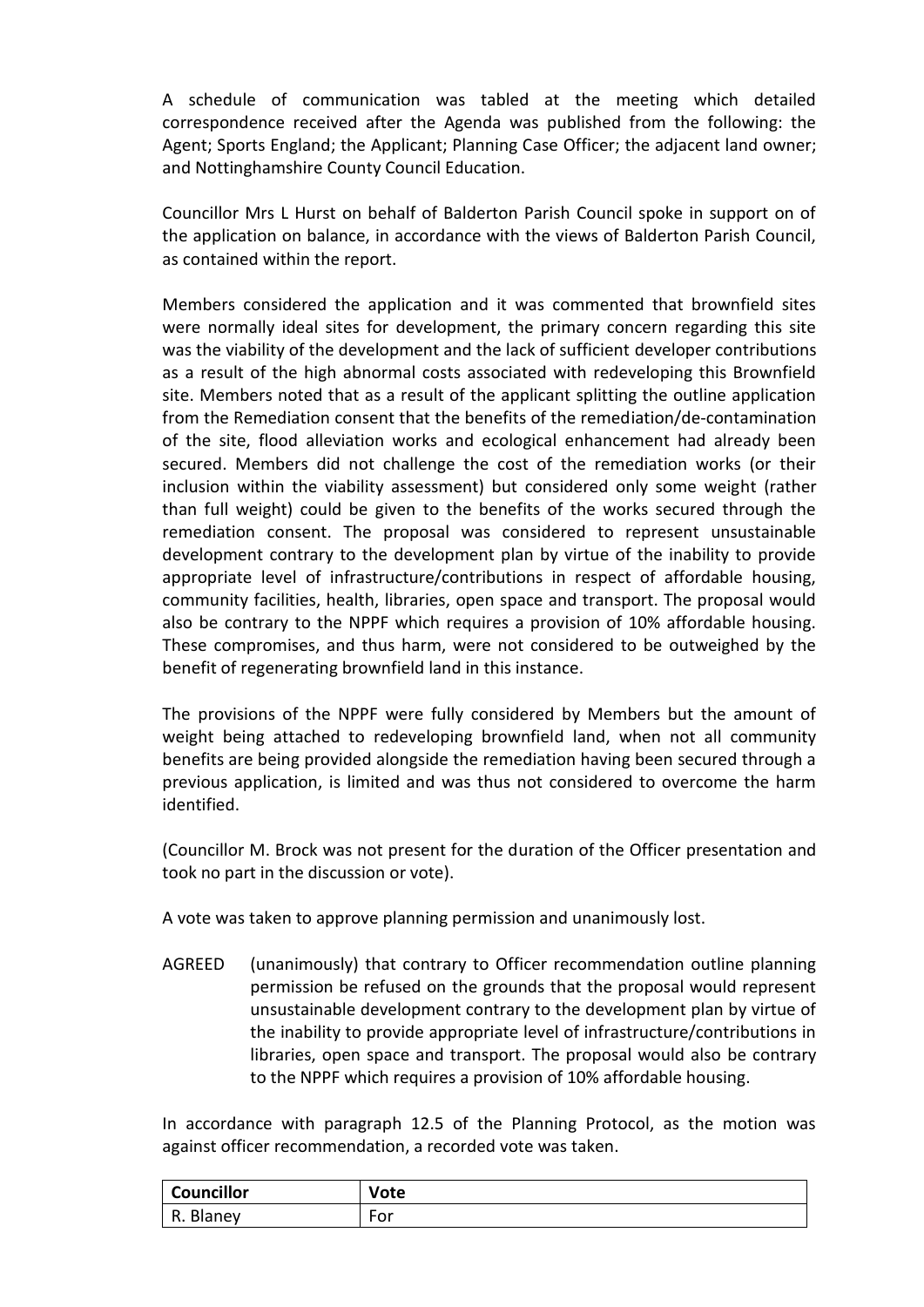| L. Brazier  | For                                                      |
|-------------|----------------------------------------------------------|
| M. Brock    | Not present for the duration of the Officer presentation |
| M. Brown    | For                                                      |
| L. Dales    | For                                                      |
| M. Dobson   | For                                                      |
| L. Goff     | For                                                      |
| R. Holloway | For                                                      |
| J. Lee      | Apologies for absence                                    |
| P. Rainbow  | For                                                      |
| M. Skinner  | For                                                      |
| T. Smith    | Apologies for absence                                    |
| I. Walker   | For                                                      |
| K. Walker   | For                                                      |
| Y. Woodhead | For                                                      |
|             |                                                          |

#### 222 GROVE BUNGALOW, BARNBY ROAD, NEWARK-ON-TRENT 19/02158/OUTM (MAJOR)

The Committee considered the report of the Business Manager – Planning Development, which sought outline planning permission with all matters reserved, except for the means of access, for residential development. The quantum of development was originally for up to 20 dwellings but during the application process had been reduced to a maximum of 19 dwellings. Members considered the presentation from the Senior Planning Officer, which included photographs and plans of the proposed development.

The Chairman requested that 'unless otherwise agreed with the Chair, Vice Chair and Business Manager for Planning Development' should be removed from part b) of the recommendation. Failure to secure a section 106 agreement within a four month period would result in a refusal on grounds that the scheme fails to secure an appropriate drainage scheme and developer contributions.

Members considered the application and it was commented that this would double the dwellings on Barnby Road and it had not been demonstrated that the maximum quantum of development proposed would be in keeping with the character or density of development in the surrounding area. Members felt the proposal was considered to represent over intensive development of the site and would lead to a cramped development compared with surrounding plot sizes with a consequential detrimental impact on the visual amenity of the area. Furthermore it was considered that the cramped nature of development did not minimise the loss of trees and hedgerows. The developer had also failed to secure an appropriate drainage solution and there was a lack of other contributions through the Section 106.

A vote was taken to approve planning permission and lost with 6 votes for and 7 votes against.

AGREED (with 7 votes For and 6 votes Against) that contrary to Officer recommendation planning permission be refused on the following grounds: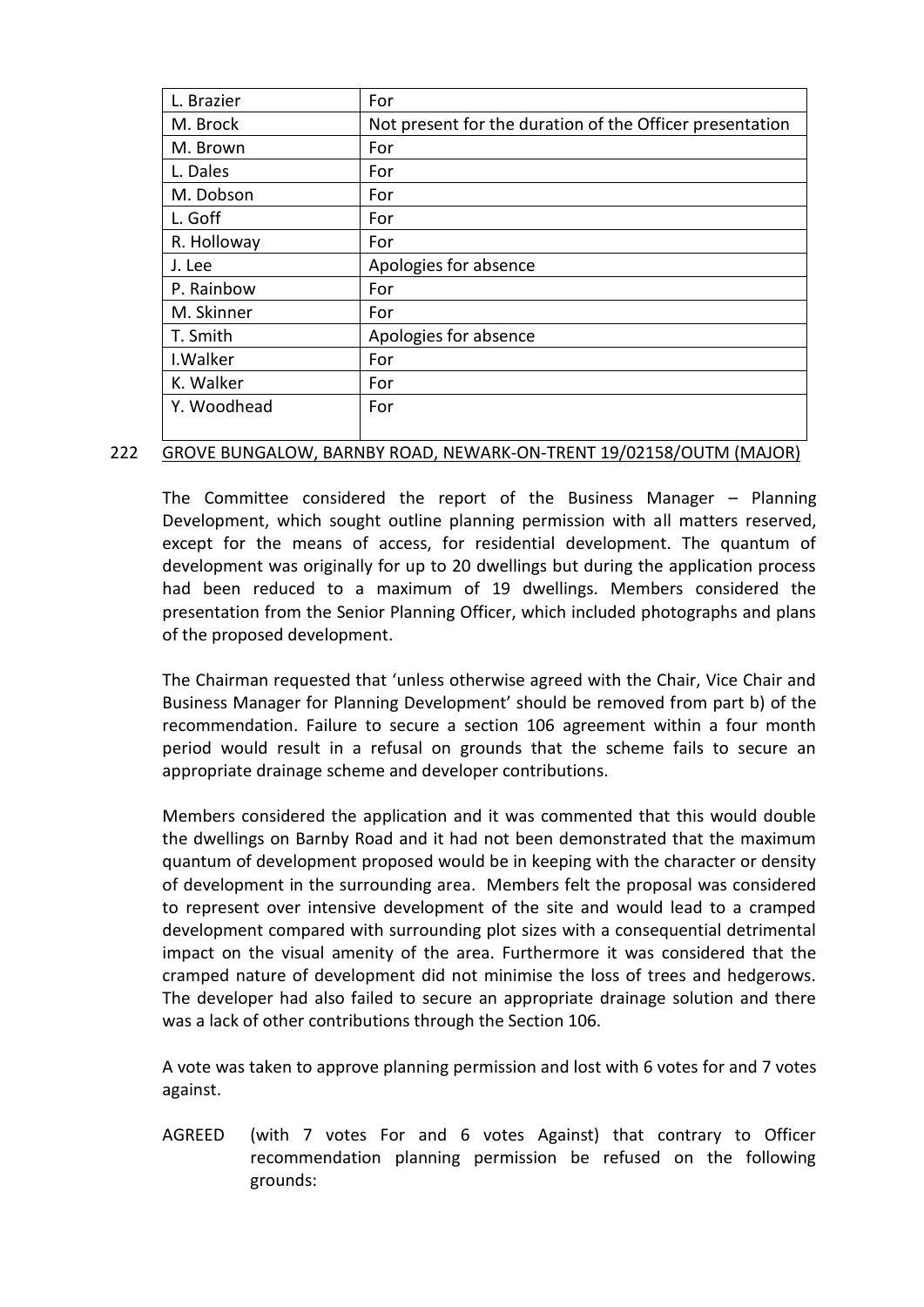- (i) It has not been demonstrated that the maximum quantum of development proposed would be in keeping with the character or density of development in the surrounding area. As such, the proposal was considered to represent over intensive development of the site and would lead to a cramped development compared with surrounding plot sizes with a consequential detrimental impact on the visual amenity of the area. Furthermore it was considered that the cramped nature of development does not minimise the loss of trees/hedgerows; and
- (ii) Failure to secure an appropriate drainage solution and lack of other contributions through a S106.

In accordance with paragraph 12.5 of the Planning Protocol, as the motion was against officer recommendation, a recorded vote was taken.

| <b>Councillor</b> | <b>Vote</b>         |
|-------------------|---------------------|
| R. Blaney         | Against             |
| L. Brazier        | For                 |
| M. Brock          | Against             |
| M. Brown          | For                 |
| L. Dales          | For                 |
| M. Dobson         | For                 |
| L. Goff           | Against             |
| R. Holloway       | Against             |
| J. Lee            | Apology for absence |
| P. Rainbow        | For                 |
| M. Skinner        | For                 |
| T. Smith          | Apology for absence |
| I. Walker         | Against             |
| K. Walker         | Against             |
| Y. Woodhead       | For                 |

### 223 LAND AT LATIMER WAY, OLLERTON 19/02279/OUTM

The Committee considered the report of the Business Manager – Planning Development, which sought outline planning permission for the change of use of the Prospect House building from office use (Class B1(a)) to 17 Apartments (Class C3) (Phase 1) and the erection of an apartment block for up to a maximum of 26 Apartments (Phase 2) (with all matters reserved). Members considered the presentation from the Planning Officer, which included photographs and plans of the proposed development.

A schedule of communication was tabled at the meeting which detailed correspondence received after the Agenda was published from the Planning Case Officer.

The Planning Case Officer, following a review of the conditions recommended some minor amendments as contained in the schedule of communication, to conditions 3 and 4 as follows in addition to changing informative 3: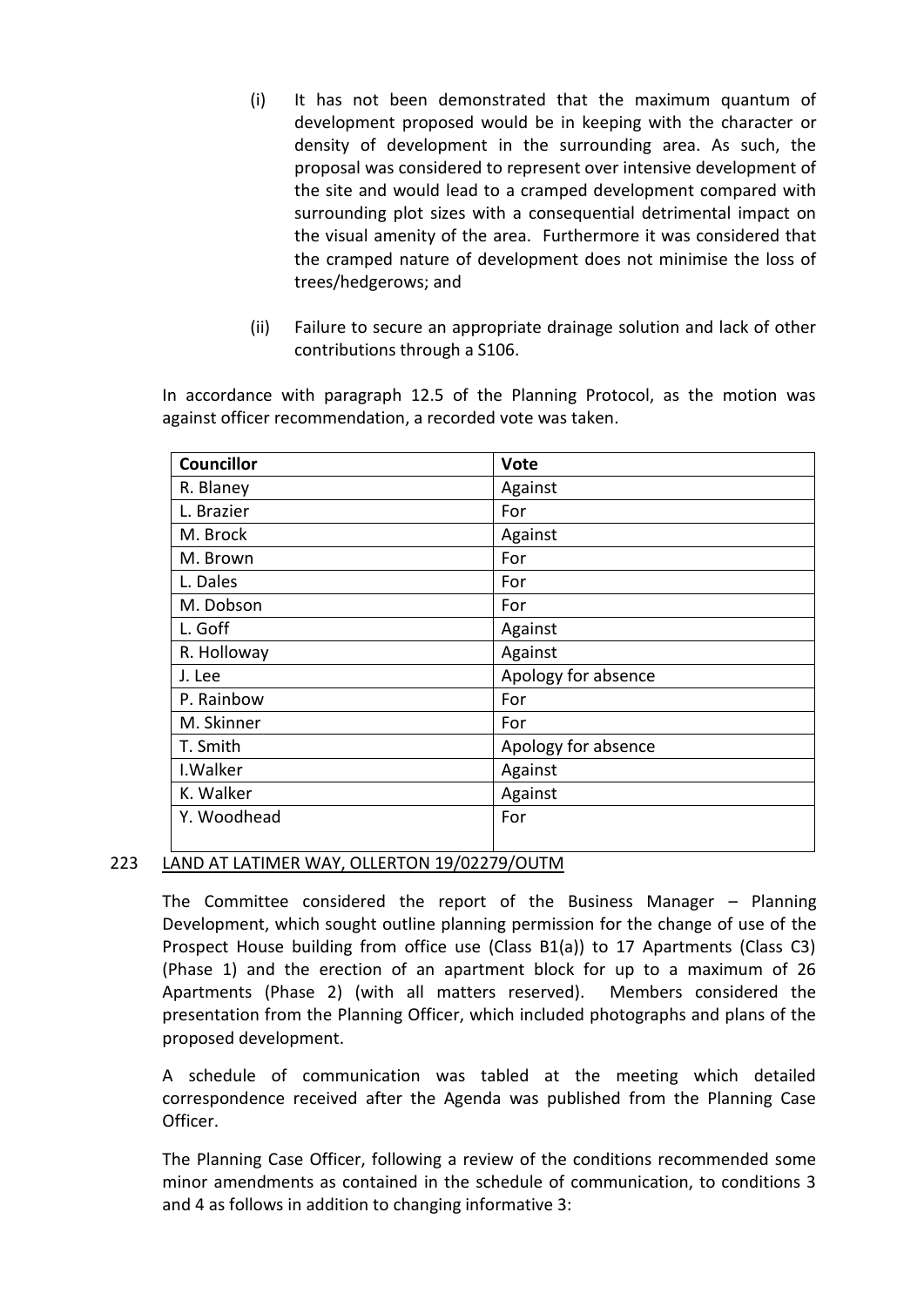### Conditions

3

Any details submitted in relation to reserved matters for landscaping shall include a schedule (including planting plans and written specifications, cultivation and other operations associated with plant and grass establishment) of trees, shrubs and other plants, noting species, plant sizes, proposed numbers and densities. The scheme shall be designed so as to enhance the nature conservation value of the site, including the use of locally native plant species and shall include details of a management plan. The approved details shall thereafter be implemented in accordance with the requirements of the reserved matters.

Reason: In order to ensure the landscaping of the site promotes biodiversity on the site in accordance with the aims of Core Policy 12 of the Newark and Sherwood Core Strategy (2019).

4

The development hereby permitted authorises the conversion of Prospect House as identified on the Proposed Site Plan  $(19 / 2242 / (00)A/003$  Rev. B) in Phase 1 to accommodate no more than 17 residential units and the erection of no more than 26 residential units within Phase 2 of the site as demarcated on the Amended Proposed Phasing Plan (19 / 2242 /(00)A/004 Rev. A). For the avoidance of doubt Phase 2 shall not commence until Phase 1 has been commenced.

Reason: To define the planning permission.

## Informative

3

This application has been the subject of discussions during the application process to ensure that the proposal is acceptable. The District Planning Authority has accordingly worked positively and pro-actively, seeking solutions to problems arising in coming to its decision. This is fully in accordance with Town and Country Planning (Development Management Procedure) Order 2015 (as amended).

Members considered the application and it was commented that Prospect House had been left vacant for one year but hadn't been put forward for further office use and should have been replaced with another business, as this was a good location for businesses. Parts of the adjacent energy village were currently residential with a lot of vacancies, 70% of the energy village was occupied and the rest was on the market. It was commented that this property would be facing onto an industrial site with no open green space. The site was considered over-intensification as half of the car park would be used to create the new unit, which Members considered was not required due to the current vacant properties. The road network around this site was already heavily congested and the change of use would take away jobs in the area, however Members noted the fall-back positon that Prospect House could change use to residential under permitted development and that consent had already been granted for this. There would be insufficient car parking given that there was only one parking place per unit but Members acknowledged this was a reserved matter. Other Members felt that given the current economic climate the country was facing due to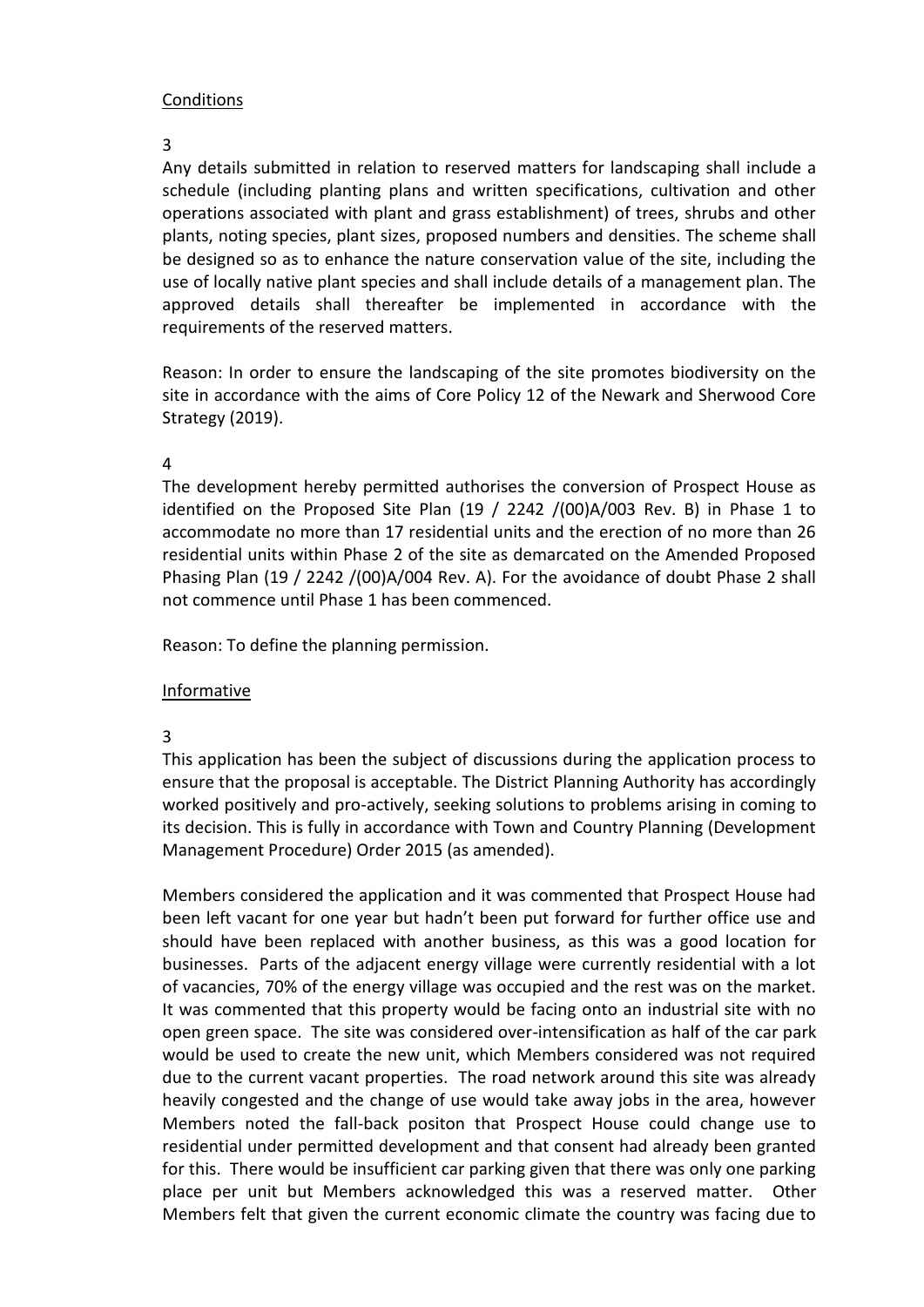Covid-19, more businesses would be affected and similar schemes would be submitted. Members felt that it was a shame that this area of business regeneration was being changed.

- AGREED (with 9 votes for and 4 votes against) that planning permission be approved, subject to the following:
	- (i) conditions and reasons contained within the report, with the amendments to conditions 3 and 4 and the Informative 3 as contained in the schedule of communication and as detailed above; and
	- (ii) the completion of a S106 Agreement also contained within the report.

| <b>Councillor</b> | <b>Vote</b>         |
|-------------------|---------------------|
| R. Blaney         | For                 |
| L. Brazier        | Against             |
| M. Brock          | For                 |
| M. Brown          | Against             |
| L. Dales          | For                 |
| M. Dobson         | Against             |
| L. Goff           | For                 |
| R. Holloway       | For                 |
| J. Lee            | Apology for absence |
| P. Rainbow        | For                 |
| M. Skinner        | For                 |
| T. Smith          | Apology for absence |
| I. Walker         | For                 |
| K. Walker         | Against             |
| Y. Woodhead       | For                 |

### 224 ORCHARD STABLES, COTTAGE LANE, COLLINGHAM 20/00550/FUL

The Committee considered the report of the Business Manager – Planning Development, which sought the change of use of land to site up to six wigwam pods, one manager's office with storage, biodisc tank, landscape bund and associated infrastructure. Members considered the presentation from the Senior Planning Officer, which included photographs and plans of the proposed development.

A schedule of communication was tabled at the meeting which detailed correspondence received after the Agenda was published from the Planning Case Officer, suggesting minor amendments to the following conditions:

### **Conditions**

### 10 - Ecology

No building on site shall be first occupied until details including location of a hedgehog house and a bird nest boxes and any other ecological enhancement, have been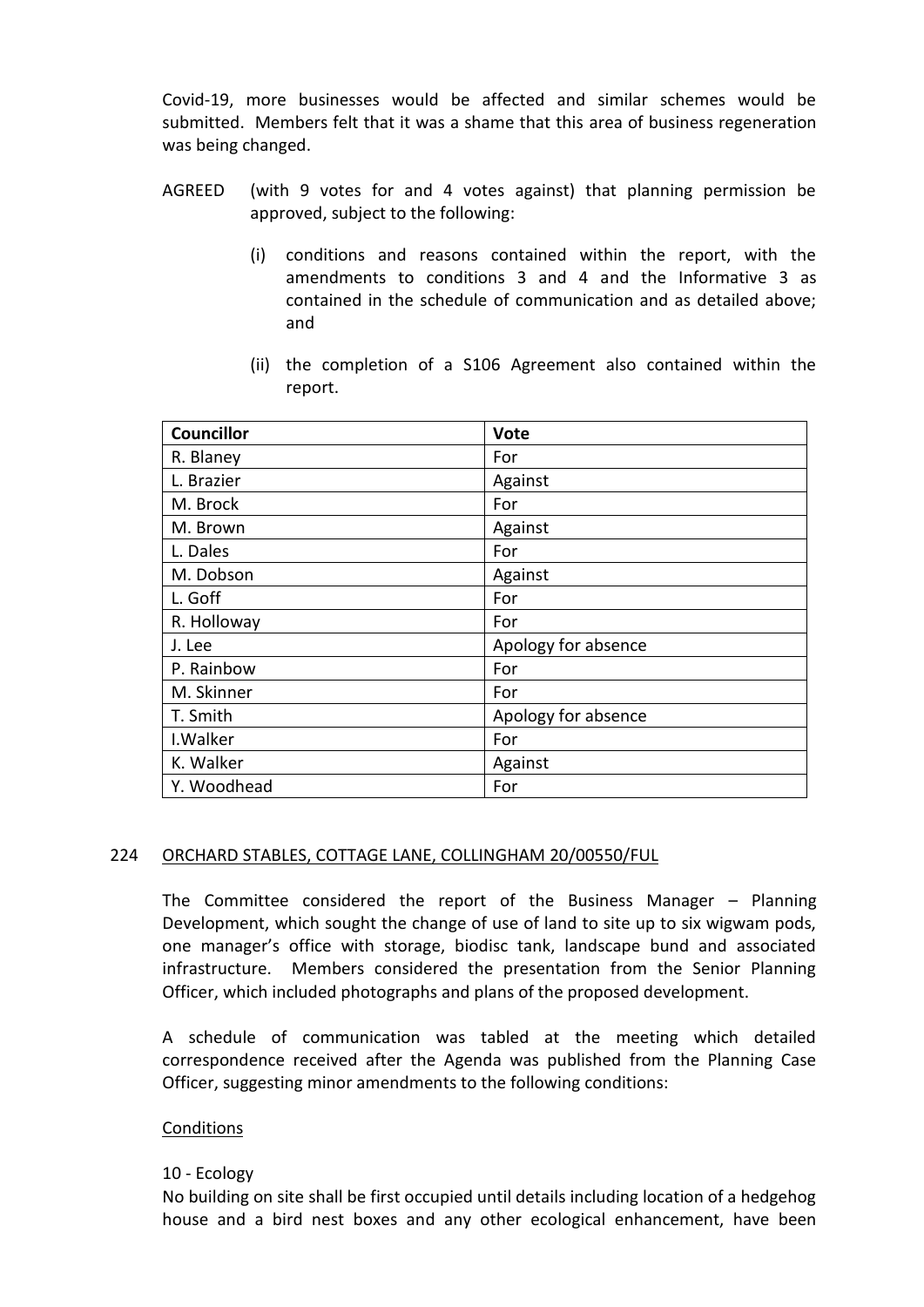submitted to and approved in writing by the local planning authority. The hedgehog houses/nest boxes and the approved ecological enhancement scheme shall then be installed prior to first use or in agreement with a timeframe to be arranged, in accordance with the approved details and retained thereafter for the lifetime of the development unless otherwise agreed in writing by the local planning authority.

Reason: In the interests of maintain and enhancing biodiversity.

#### 14 – Further uses/PD

Notwithstanding the provisions of the Town and Country Planning (General Permitted Development) (England) Order 2015 (and any order revoking, re-enacting or modifying that Order), other than development expressly authorised by this permission, there shall be no development under Schedule 2, Part 3 of the Order.

Reason: To ensure that the local planning authority retains control over future uses of the site normally permitted under the Town and Country Planning (General Permitted Development) (England) Order 2015 (or any amending legislation).

Councillor M. Davies on behalf of Collingham Parish Council spoke in support of the application in accordance with the views of Collingham Parish Council, as contained within the report.

Members considered the application and it was commented that Cottage Lane was too narrow for the additional traffic this site would generate, given that people walk and cycle down Cottage Lane which had no pedestrian foot paths. The proposal would take the character away from Cottage Lane and the surrounding area. There was also no proven need for this business in this location. There was already three Bed and Breakfast businesses and a substantial caravan site in the village. The site would also generate noise of which the Environmental Health Officers had commented upon within the report and suggested noise monitoring. Other Members commented that the Parish Council was in support of the application. The existing business was in the open countryside and the applicant was trying to diversify. The vehicle movements would replace those of the previous business. This proposal may also support the local economy. It was also commented that a possible bike hire provision would be good and would support Sustrans. The Senior Planning Officer confirmed that permitted development rights could be removed and included in condition 14. A condition regarding the playing of music after 22:00 hours was not unreasonable and a 30mph restriction on Cottage Lane could be included as an informative.

A vote was taken to approve planning permission and lost with 3 votes for and 10 votes against.

AGREED (with 9 votes For 3 votes Against and 1 Abstention) that contrary to Officer recommendation planning permission be refused on the following grounds:

> The proposal does not represent sustainable rural tourism in the open countryside with an identified need and is unacceptable in terms of its impacts on local infrastructure and amenity noting the narrow nature of Cottage Lane contrary to CP7 and DM8.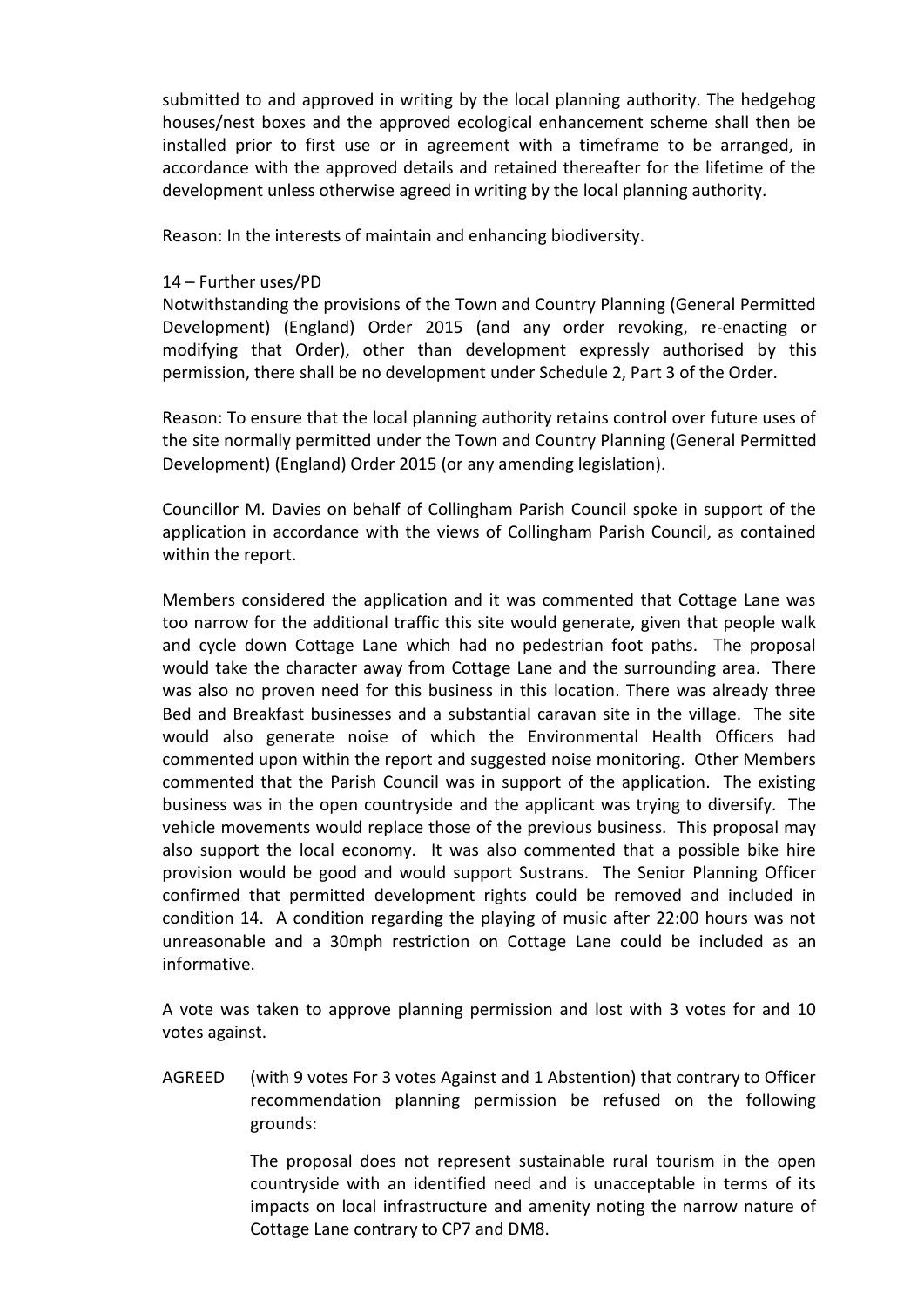In accordance with paragraph 12.5 of the Planning Protocol, as the motion was against officer recommendation, a recorded vote was taken.

| <b>Councillor</b> | <b>Vote</b>         |
|-------------------|---------------------|
| R. Blaney         | Against             |
| L. Brazier        | For                 |
| M. Brock          | For                 |
| M. Brown          | For                 |
| L. Dales          | Against             |
| M. Dobson         | For                 |
| L. Goff           | Against             |
| R. Holloway       | For                 |
| J. Lee            | Apology for absence |
| P. Rainbow        | For                 |
| M. Skinner        | Abstention          |
| T. Smith          | Apology for absence |
| I. Walker         | For                 |
| K. Walker         | For                 |
| Y. Woodhead       | For                 |

In accordance with Rule No. 30.1, the Chairman indicated that the time limit of three hours had expired and a motion was proposed and seconded to continue the meeting.

AGREED (unanimously) that the meeting continue.

### 225 FIELD REFERENCE 0683 OFF LOW STREET, COLLINGHAM 20/00556/FUL

The Committee considered the report of the Business Manager – Planning Development, which sought planning permission for the erection of one greenhouse and one shed adjacent to the eastern boundary of the site. The sheds were intended to serve the agricultural use of the site as a market garden. Members considered the presentation from the Planning Officer, which included photographs and plans of the proposed development.

A schedule of communication was tabled at the meeting which detailed correspondence received after the Agenda was published from Historic England.

Members considered the application and it was commented that Collingham Parish Council had unanimously objected to this application due to the amount of vandalism which had taken place on this site. The burnt out caravan had been removed from the site. The applicant had reduced the size of the summer house which was now described as a greenhouse. The hedgerows were very overgrown around the side of the proposed site and needed to be maintained. Some Members raised concern that the views form the adjacent church would be affected should the proposed application be granted. The site flooded and markers displaying where flood waters had reached previously could be found on the church wall. The safety around flooding was raised and the risk of the sheds floating away. Other Members commented that this site had previously been a market garden and the applicant should be supported by bringing this site back into use, which would also bring business into Collingham. This was subject to the hedge being maintained to a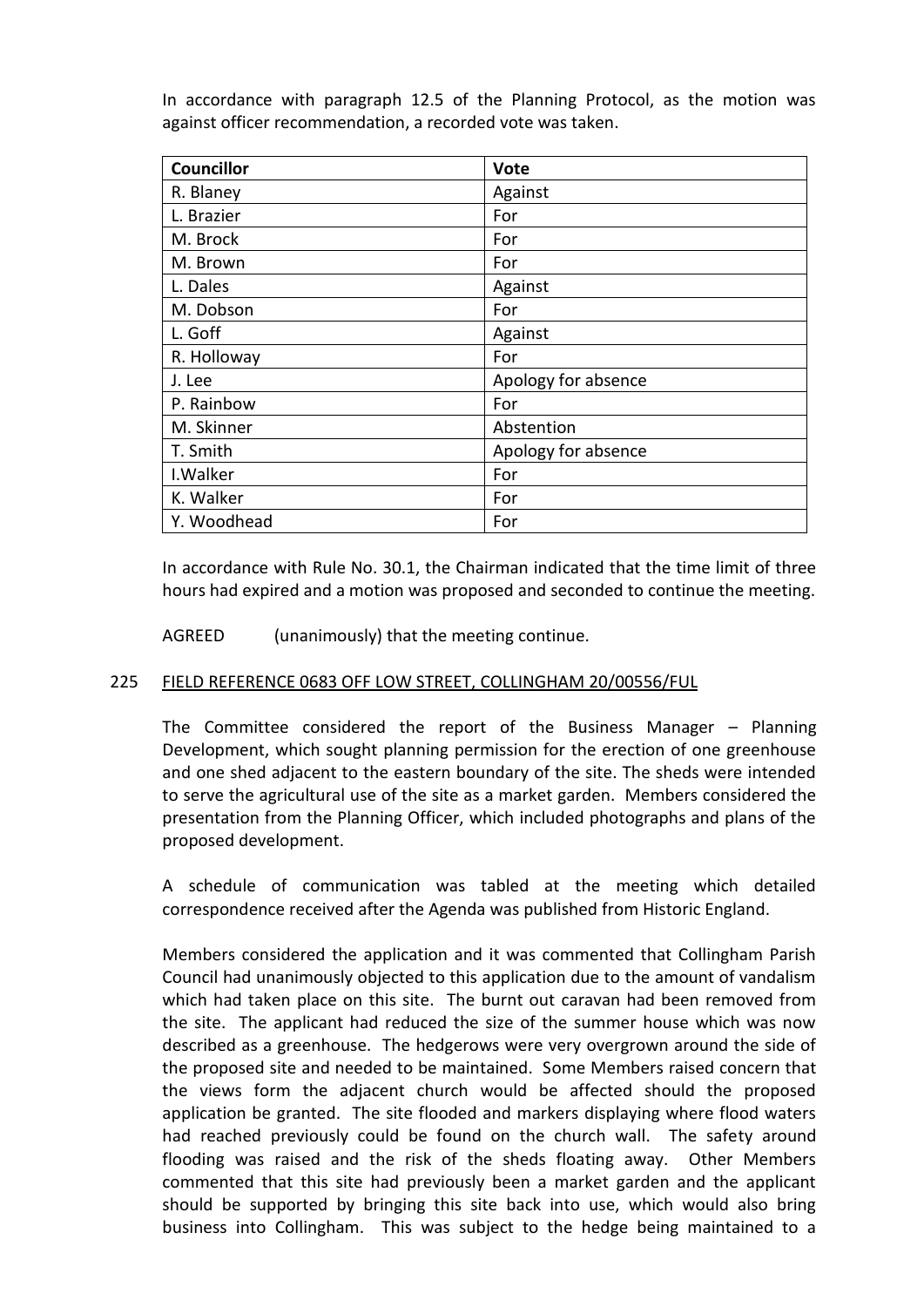reasonable height to screen the proposed buildings from outside of the site and the unkempt area being made clean and tidy. It was further commented that unkempt areas attract anti-social behaviour and the proposed business may resolve that problem.

(Councillor Mrs Y Woodhead left the meeting during the presentation and took no part in the vote).

AGREED (with 11 votes for and 1 abstention) that planning permission be approved, subject to an additional informative requesting the hedge be maintained at a reasonable height to screen the proposed buildings from outside of the site.

| <b>Councillor</b> | <b>Vote</b>                    |
|-------------------|--------------------------------|
| R. Blaney         | For                            |
| L. Brazier        | For                            |
| M. Brock          | For                            |
| M. Brown          | For                            |
| L. Dales          | Abstention                     |
| M. Dobson         | For                            |
| L. Goff           | For                            |
| R. Holloway       | For                            |
| J. Lee            | Apology for absence            |
| P. Rainbow        | For                            |
| M. Skinner        | For                            |
| T. Smith          | Apology for absence            |
| I. Walker         | For                            |
| K. Walker         | For                            |
| Y. Woodhead       | Did not take part in the vote. |

### 226 THE HOMESTEAD, MAIN STREET, EDINGLEY 20/00659/FUL

The Committee considered the report of the Business Manager – Planning Development, which sought the erection of a single storey residential dwelling and associated works. Members considered the presentation from the Senior Planning Officer, which included photographs and plans of the proposed development.

A schedule of communication was tabled at the meeting which detailed correspondence received after the Agenda was published from the Agent.

Councillor D Poole on behalf of Edingley Parish Council spoke in support of the application in accordance with the views of Edingley Parish Council, as contained within the report.

Members considered the application and it was commented that an application had already been approved for a two bedroomed bungalow on this site. This application was requesting a three bedroomed bungalow, which would have the appearance of a barn. The bungalow would be occupied by a young family which would add to the local community. Concern was raised regarding the privacy of the adjacent neighbours, which would include three properties. The residents of Thorney House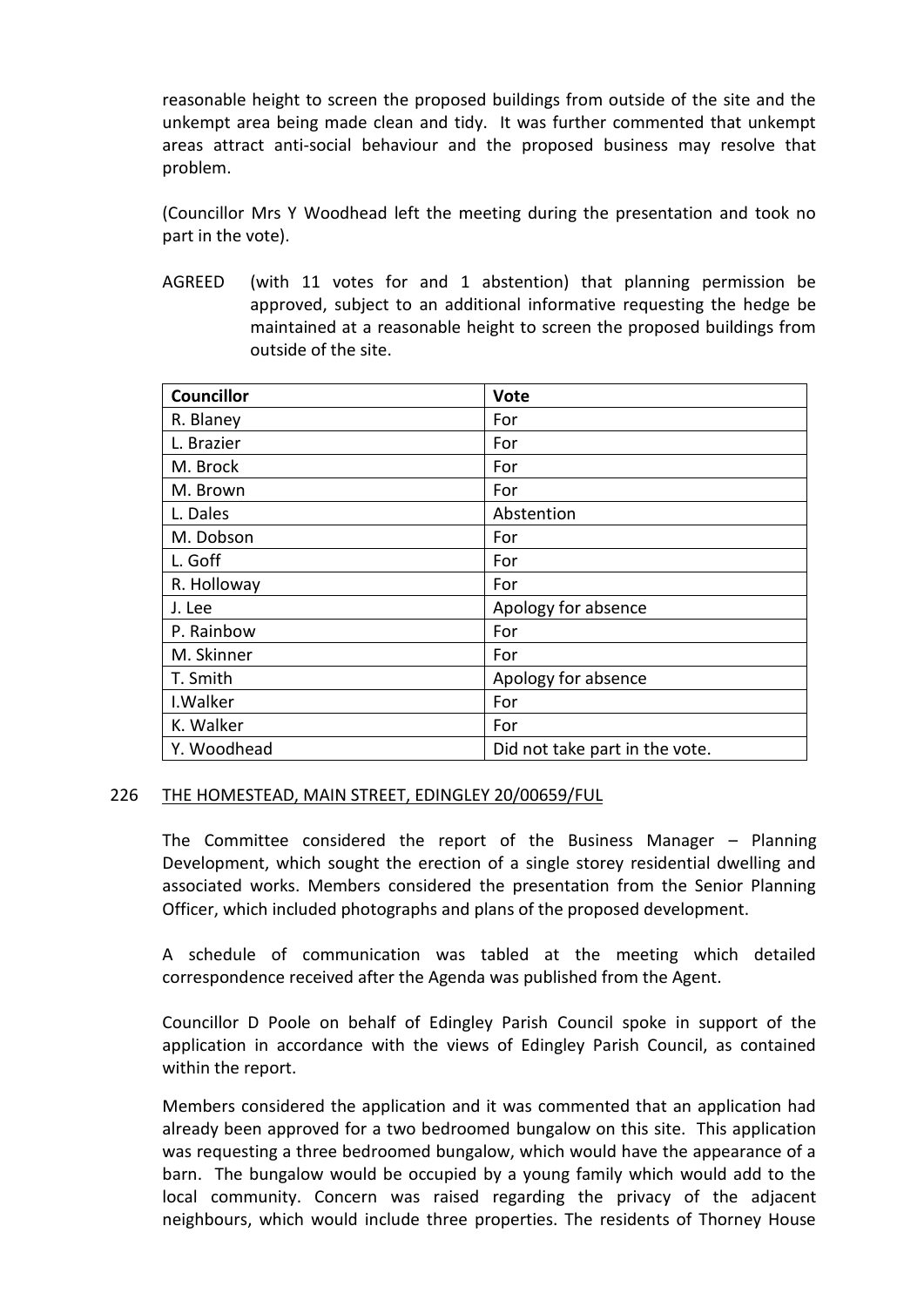wanted to retain their conifers. It was therefore suggested that the velux window on the south-east elevation be obscure glazed and further details be added regarding the boundary treatment to satisfy the retention of the conifers.

(Councillor Mrs Y Woodhead was not present for the duration of the presentation and took no part in the vote).

- AGREED (unanimously) that planning permission be approved, subject to the conditions and reasons contained within the report and the additional conditions as follows:
	- (i) obscure glass to the south-east velux window;
	- (ii) details of boundary treatments.

| <b>Councillor</b> | <b>Vote</b>                                   |
|-------------------|-----------------------------------------------|
| R. Blaney         | For                                           |
| L. Brazier        | For                                           |
| M. Brock          | For                                           |
| M. Brown          | For                                           |
| L. Dales          | For                                           |
| M. Dobson         | For                                           |
| L. Goff           | For                                           |
| R. Holloway       | For                                           |
| J. Lee            | Apology for absence                           |
| P. Rainbow        | For                                           |
| M. Skinner        | For                                           |
| T. Smith          | Apology for absence                           |
| I. Walker         | For                                           |
| K. Walker         | For                                           |
| Y. Woodhead       | Was not present for duration of presentation. |

### 227 LAND AT OLLERTON ROAD, EDWINSTOWE 20/00999/FUL

The Committee considered the report of the Business Manager – Planning Development, which sought planning permission for the resubmission for the development of one temporary construction access point**.** Members considered the presentation from the Senior Planning Officer, which included photographs and plans of the proposed development.

Members considered the application and it was commented that the application did not comply with Policy DM5 – Safe and inclusive access to development. The access was too close to the village of Edwinstowe and should not be allowed on the grounds of highway safety, as cars would be travelling at speed which may cause an accident should vehicles be entering/exiting the site using this proposed access. It was felt that the spine dual carriage way road should be used as a single point of access/egress. Having two entrances to the site would have security implications and would also create further work for the developer in terms of keeping the main road clean.

Other Members considered the Planning Case Officers comments that if the application was refused the scheme would be delayed which would impact on the improvements to the Ollerton roundabout. It was also noted that no objection had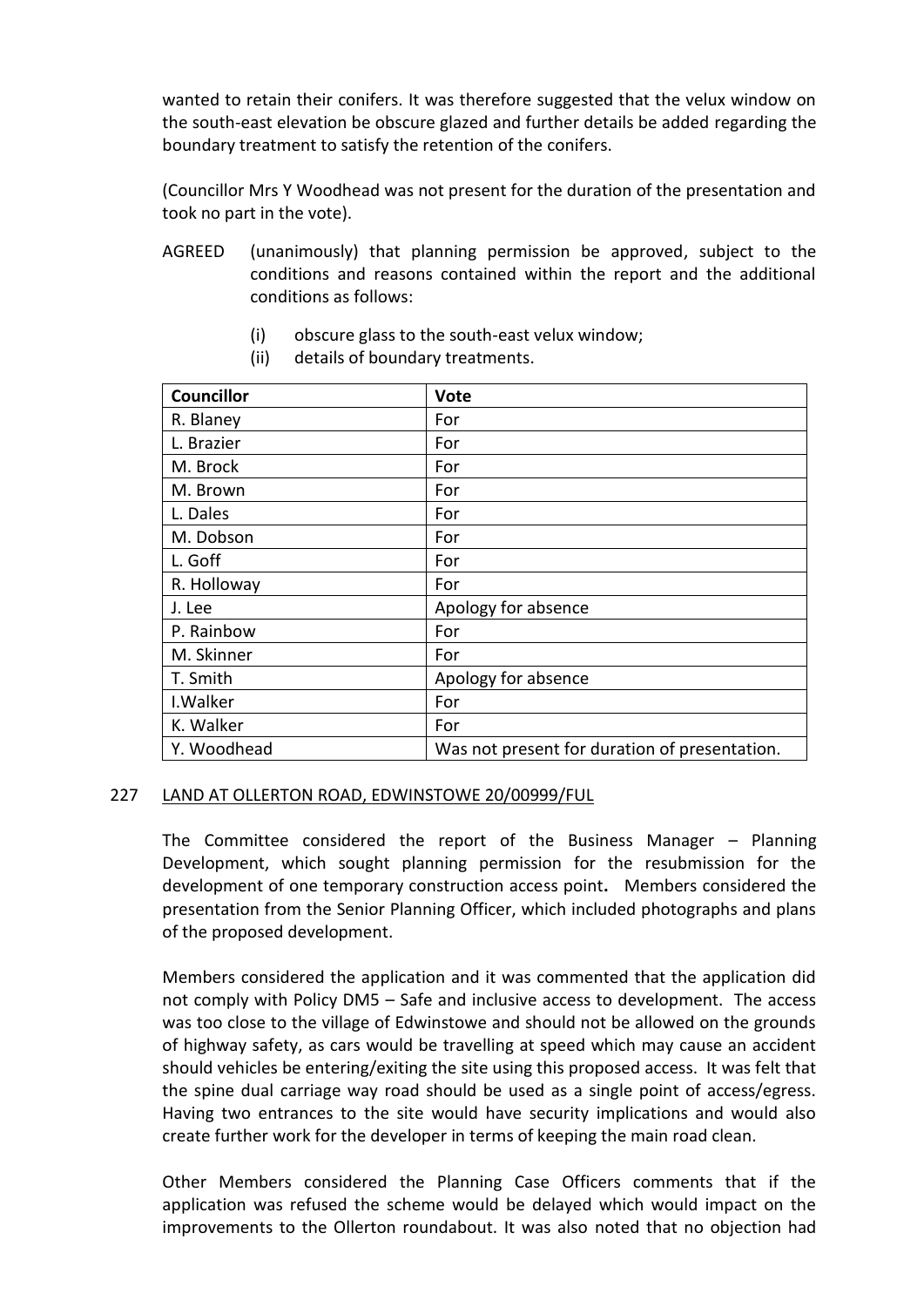been received to the application from the Local Highways Authority subject to conditions relating to an extension of the 30mph speed limited, measures to prevent deposit of debris on the adjacent highway and removal / reinstatement with a permanent pedestrian link within 5 years.

(Councillors L. Dales and P. Rainbow were not present for the duration of the presentation and took no part in the debate or vote).

AGREED (with 6 votes For and 5 votes Against) that planning permission be approved, subject to the conditions contained within the report.

| <b>Councillor</b> | <b>Vote</b>                                  |
|-------------------|----------------------------------------------|
| R. Blaney         | For                                          |
| L. Brazier        | Against                                      |
| M. Brock          | For                                          |
| M. Brown          | Against                                      |
| L. Dales          | Was not present for duration of presentation |
| M. Dobson         | Against                                      |
| L. Goff           | Against                                      |
| R. Holloway       | For                                          |
| J. Lee            | Apology for absence                          |
| P. Rainbow        | Was not present for duration of presentation |
| M. Skinner        | For                                          |
| T. Smith          | Apology for absence                          |
| I. Walker         | For                                          |
| K. Walker         | For                                          |
| Y. Woodhead       | Against                                      |

# 228 DUKERIES LEISURE CENTRE, DUKERIES COMPLEX, MAIN ROAD, BOUGHTON 20/01069/FUL

The Committee considered the report of the Business Manager – Planning Development, which sought full planning permission to extend the existing leisure centre through the erection of a swimming pool building and associated facilities including a unisex changing facility; plant room and an enhanced entrance and circulation area. The swimming pool itself would measure 20m x 10m and be positioned to the eastern elevation of the building within the existing car park. The total floor area would be approximately 685m² and would occupy the space taken by 42 of the existing car parking spaces. Members considered the presentation from the Senior Planning Officer, which included photographs and plans of the proposed development.

Members considered the application acceptable.

(Having declared a personal interest regarding this application, Councillor M Skinner did not take part in the discussion or vote).

AGREED (unanimously) that planning permission be approved, subject to the conditions and reasons contained within the report.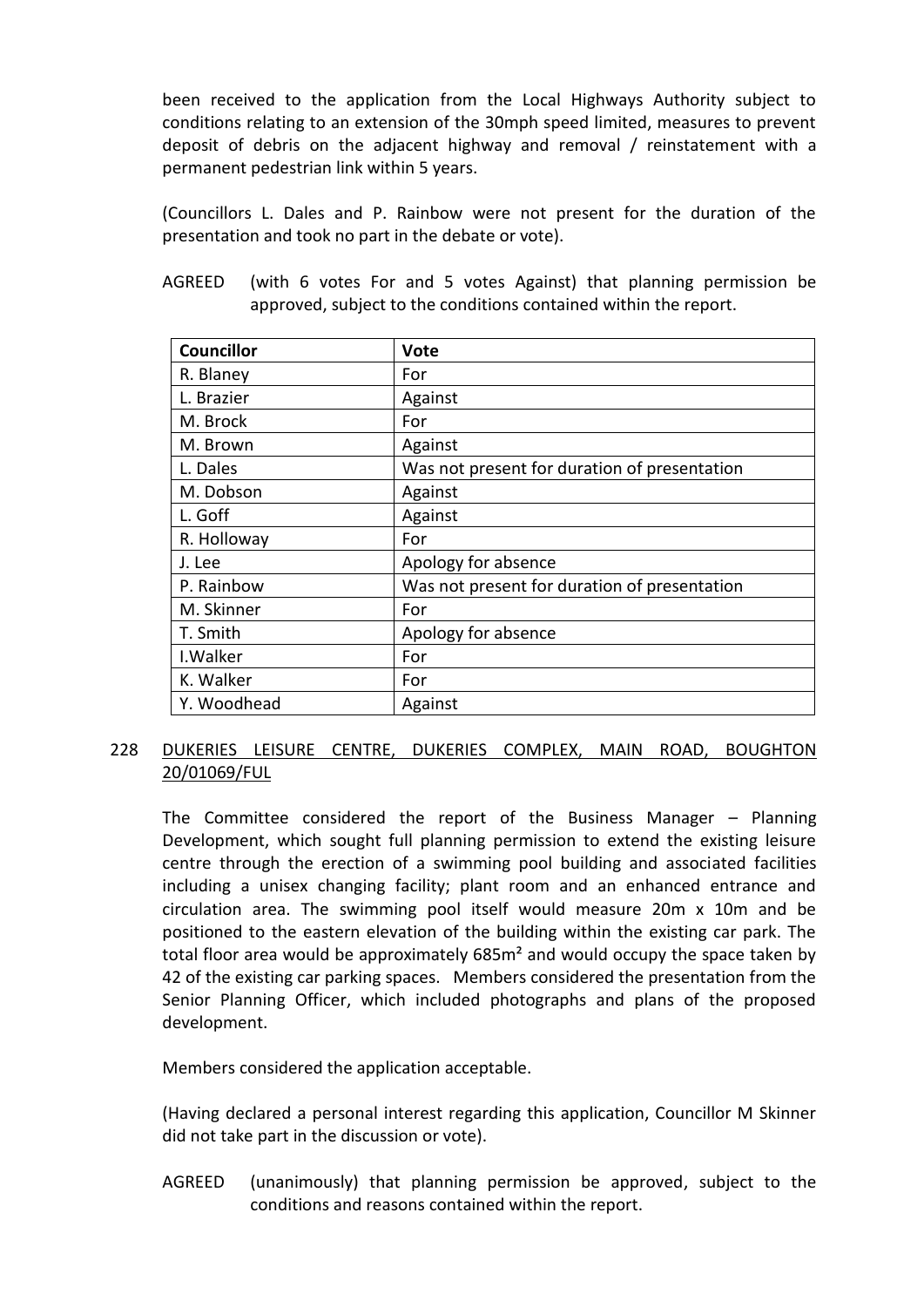| <b>Councillor</b> | Vote                |
|-------------------|---------------------|
| R. Blaney         | For                 |
| L. Brazier        | For                 |
| M. Brock          | For                 |
| M. Brown          | For                 |
| L. Dales          | For                 |
| M. Dobson         | For                 |
| L. Goff           | For                 |
| R. Holloway       | For                 |
| J. Lee            | Apology for absence |
| P. Rainbow        | For                 |
| M. Skinner        | Did not vote        |
| T. Smith          | Apology for absence |
| I. Walker         | For                 |
| K. Walker         | For                 |
| Y. Woodhead       | For                 |

## 229 APPEALS LODGED

AGREED that the report be noted.

### 230 APPEALS DETERMINED

AGREED that the report be noted.

# 231 AMENDMENTS TO THE TOWN AND COUNTRY PLANNING (GENERAL PERMITTED DEVELOPMENT) (ENGLAND) ORDER 2015 AND TOWN AND COUNTRY PLANNING (USE CLASSES) ORDER 1987

The Committee considered the report of the Director of Growth & Regeneration which provided an update on the recently published Statutory Instruments (SI).

- SI 2020 No. 632 The Town and Country Planning (Permitted Development and Miscellaneous Amendments) (England) (Coronavirus) Regulations 2020 which has extended and introduced new permitted development rights.
- SI 2020 No. 755 The Town and Country Planning (General Permitted Development) (England) (Amendment) (No. 2) Order 2020 also introducing new permitted development rights.
- SI 2020 No. 757 The Town and Country Planning (Use Classes) (Amendment) (England) Regulations 2020 which has made a number of quite significant changes to the Use Class Order.
- SI 2020 No. 756 The Town and Country Planning (General Permitted Development) (England) (Amendment) (No. 3) Order 2020 which has also introduced new permitted development rights.

Each of these new instruments had significant impacts in terms of planning, although like the majority of permitted development rights, there were a number of restrictions.